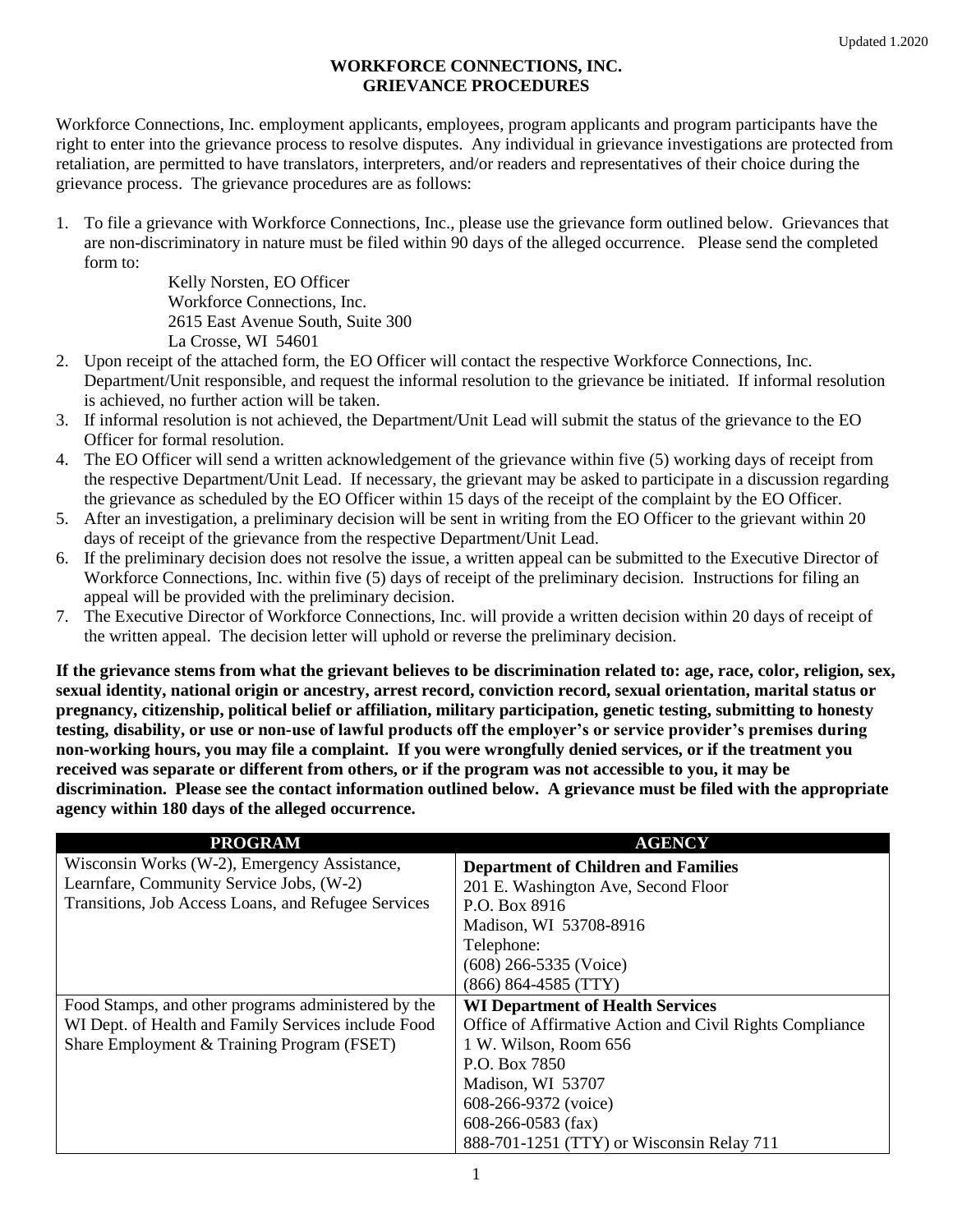| Unsubsidized and Trial Jobs Complaints      | <b>Equal Rights Office</b>                          |
|---------------------------------------------|-----------------------------------------------------|
|                                             | P.O. Box 8928                                       |
|                                             | Madison, WI 53708                                   |
|                                             | 608-266-6860 (voice)                                |
|                                             | 608-264-8752 (TDD)                                  |
|                                             |                                                     |
|                                             | <b>Equal Rights Office</b>                          |
|                                             | 819 North Sixth Street, Room 255                    |
|                                             | Milwaukee, WI 53203                                 |
|                                             | 414-227-4384 (voice); 414-227-4081 (TDD)            |
|                                             |                                                     |
|                                             | <b>U.S. Equal Employment Opportunity Commission</b> |
|                                             | <b>Reuss Federal Plaza</b>                          |
|                                             | 310 West Wisconsin Ave., Suite 800                  |
|                                             | Milwaukee, WI 53203-2292                            |
|                                             | 800-669-4000 (voice)                                |
|                                             | 414-297-4133 (fax); 800-669-6820 (TTY)              |
|                                             |                                                     |
|                                             | <b>Milwaukee District Office</b>                    |
|                                             | U.S. Department of Labor, OFCCP                     |
|                                             | <b>Federal Building</b>                             |
|                                             | 310 West Wisconsin Avenue, Suite 1115               |
|                                             | Milwaukee, WI 53203                                 |
|                                             | 414-297-3821 (voice); 414-297-4038 (fax)            |
| Senior Community Service Employment Program | <b>Department of Health Services,</b>               |
| (SCSEP)                                     | Division of Long Term Care, Bureau of Aging and     |
|                                             | <b>Disability Resources,</b>                        |
|                                             | Senior Employment Program Coordinator,              |
|                                             | 1 W. Wilson Street, Room 551                        |
|                                             | Madison, WI 53703                                   |
|                                             |                                                     |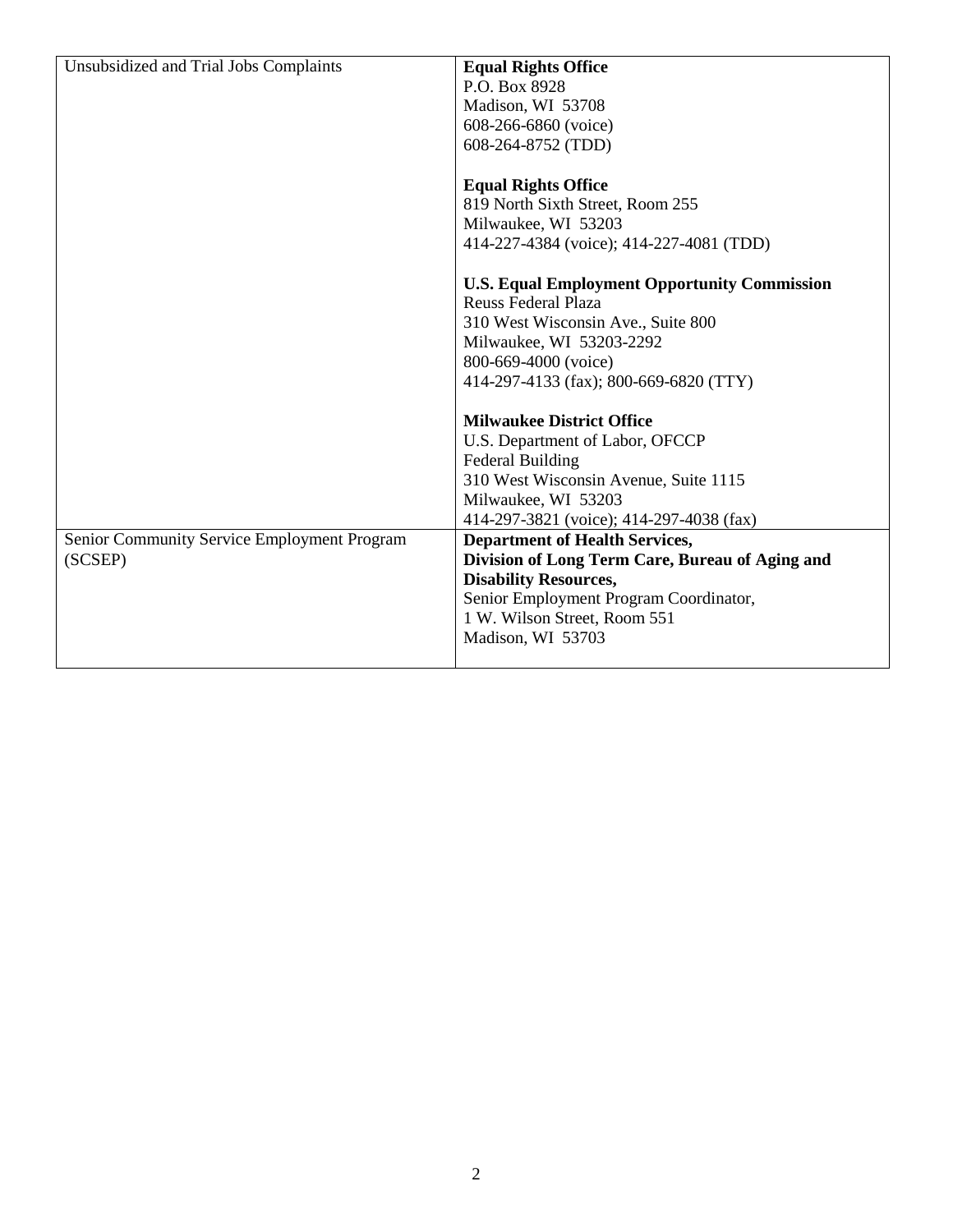|                                                                                                                                                                                                                                                                                                                                                                                                                                                                                                                              | You also have the right to file a formal complaint with a federal agency.                                                                                                                                                                                                                                                                                                                                                                                                                                                                                                                                                       |
|------------------------------------------------------------------------------------------------------------------------------------------------------------------------------------------------------------------------------------------------------------------------------------------------------------------------------------------------------------------------------------------------------------------------------------------------------------------------------------------------------------------------------|---------------------------------------------------------------------------------------------------------------------------------------------------------------------------------------------------------------------------------------------------------------------------------------------------------------------------------------------------------------------------------------------------------------------------------------------------------------------------------------------------------------------------------------------------------------------------------------------------------------------------------|
| Formal Discrimination Complaint about any of the<br>above services administered by the WI Dept. of Health<br>and Family Services.                                                                                                                                                                                                                                                                                                                                                                                            | <b>Office for Civil Rights</b><br><b>U.S. Department of Health and Human Services</b><br>200 Independence Avenue, SW<br>Room 509F, HHH Building<br>Washington, D.C. 20201<br>202-619-0403 (Voice)<br>800-537-7697 (TTY)<br><b>U.S. Dept. of Health and Human Services</b><br><b>Office for Civil Rights - Region V</b><br>233 N. Michigan Ave., Suite 240<br>Chicago, IL 60601<br>312-886-2359 (Voice)<br>315-353-5693 (TTY)                                                                                                                                                                                                    |
|                                                                                                                                                                                                                                                                                                                                                                                                                                                                                                                              |                                                                                                                                                                                                                                                                                                                                                                                                                                                                                                                                                                                                                                 |
| Formal Discrimination Complaint about any program.                                                                                                                                                                                                                                                                                                                                                                                                                                                                           | <b>Coordination and Review Section - NWB</b><br><b>Civil Rights Division</b><br><b>U.S. Department of Justice</b><br>950 Pennsylvania Avenue, NW<br>Washington, D.C. 20530<br>888-848-5306 - English and Spanish (ingles y español)<br>202-307-2222 (voice)<br>202-307-2678 (TDD)<br><b>Title VI Hotline:</b><br>1-888-TITLE-06 (1-888-848-5306) (Voice / TDD)<br><b>Disability Complaints:</b><br><b>U.S. Department of Justice</b><br><b>Civil Rights Division</b><br>950 Pennsylvania Avenue, NW<br>Disability Rights Section - NYAV<br>Washington, DC 20530<br>800-514-0301 (voice)<br>800-514-0383 (TTY) (also in Spanish) |
|                                                                                                                                                                                                                                                                                                                                                                                                                                                                                                                              |                                                                                                                                                                                                                                                                                                                                                                                                                                                                                                                                                                                                                                 |
| In accordance with Federal civil rights law and U.S.<br>Department of Agriculture (USDA) civil rights regulations<br>and policies, the USDA, its Agencies, offices, and<br>employees, and institutions participating in or administering<br>USDA programs are prohibited from discriminating based<br>on race, color, national origin, sex, religious creed, disability,<br>age, political beliefs, or reprisal or retaliation for prior civil<br>rights activity in any program or activity conducted or<br>funded by USDA. | If you wish to file a Civil Rights Program of Discrimination with<br>the USDA for the Supplemental Nutrition Assistance Program<br>(SNAP) or the Food Stamp Employment and Training (FSET)<br>Program complete the USDA Program Discrimination<br>Complaint found online at:<br>http://www.ascr.usda.gov/complaint_filing_cust.html, or at any<br>USDA office, or call 866-623-9992 to request a form.<br>This institution is an equal opportunity provider.                                                                                                                                                                    |
| Persons with disabilities who require alternative means of<br>communication for program information (e.g. Braille, large<br>print, audiotape, American Sign Language, etc.), should<br>contact the Agency (State or local) where they applied for<br>benefits. Individuals who are deaf, hard of hearing or have<br>speech disabilities may contact USDA through the Federal<br>Relay Service at (800) 877-8339. Additionally, program<br>information may be made available in languages other than<br>English.              | <b>USDA Director, Office of Adjudication</b><br>1400 Independence Avenue, SW<br>Washington, D.C. 20250-9410<br>866-632-9992 (request a form)<br>202-690-7442 (fax)<br>Email: program.intake@usda.gov<br>800-877-8339 (Federal Relay Services)<br>800-845-6136 (Spanish)                                                                                                                                                                                                                                                                                                                                                         |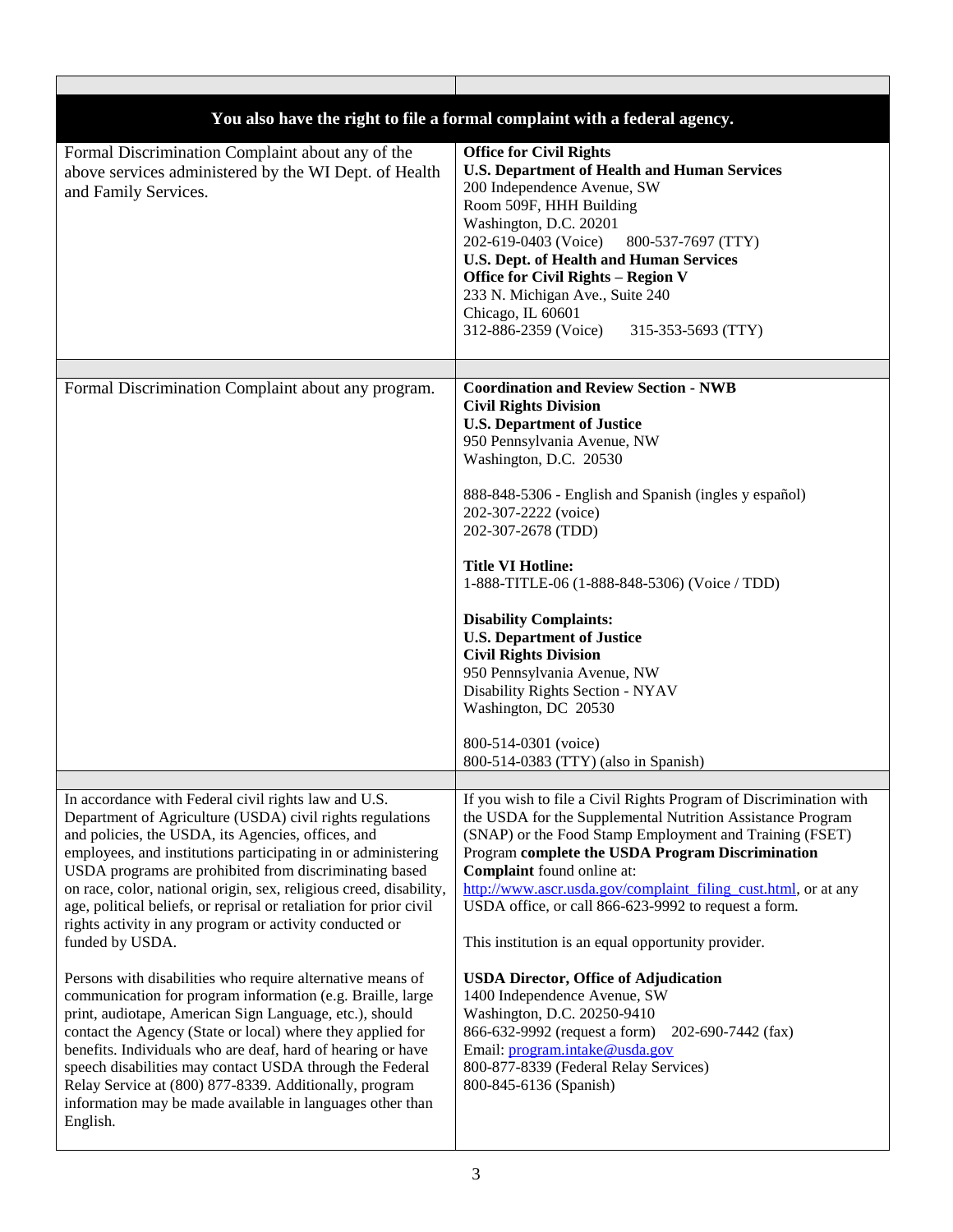## **Workforce Connections, Inc. GRIEVANCE FORM**

## **If you need help completing this form please contact:**

| <b>Equal Opportunity Coordinator</b> | Phone (Voice)      | Phone (TTY)    |
|--------------------------------------|--------------------|----------------|
| <b>Kelly Norsten</b>                 | $(608) 789 - 6094$ | 1-800-947-3529 |

| Name of Individual filing the Grievance         | <b>Phone Number</b> |
|-------------------------------------------------|---------------------|
| Address (number, street, city, state, zip code) |                     |

**Basis for Service Complaint:** Please describe the action or treatment which you think was inappropriate. Please include information about who, what, when, where, how, why, and the names, addresses and phone numbers of any witnesses, if you know them. Please be specific about the dates of the last incident. You may write this on another sheet of paper if you need more room. In the space below, please indicate the number of pages attached if you need to add more pages.

| Name of the Program, Employee or Employer Against Whom the Grievance is Filed                                                   |      |  |
|---------------------------------------------------------------------------------------------------------------------------------|------|--|
| Outline what you think should be done to address/correct this issue.                                                            |      |  |
| Signature of Grievant or Grievant Representative                                                                                | Date |  |
| Signature of Individual Receiving the Grievance                                                                                 | Date |  |
| Action taken by Department/Unit Lead<br>Grievance Resolved: If so, how and date.<br>Grievance Unresolved: Please outline status |      |  |

Action taken by EO Officer

Grievance Resolved: If so, how and date.

Grievance Unresolved: Please outline status